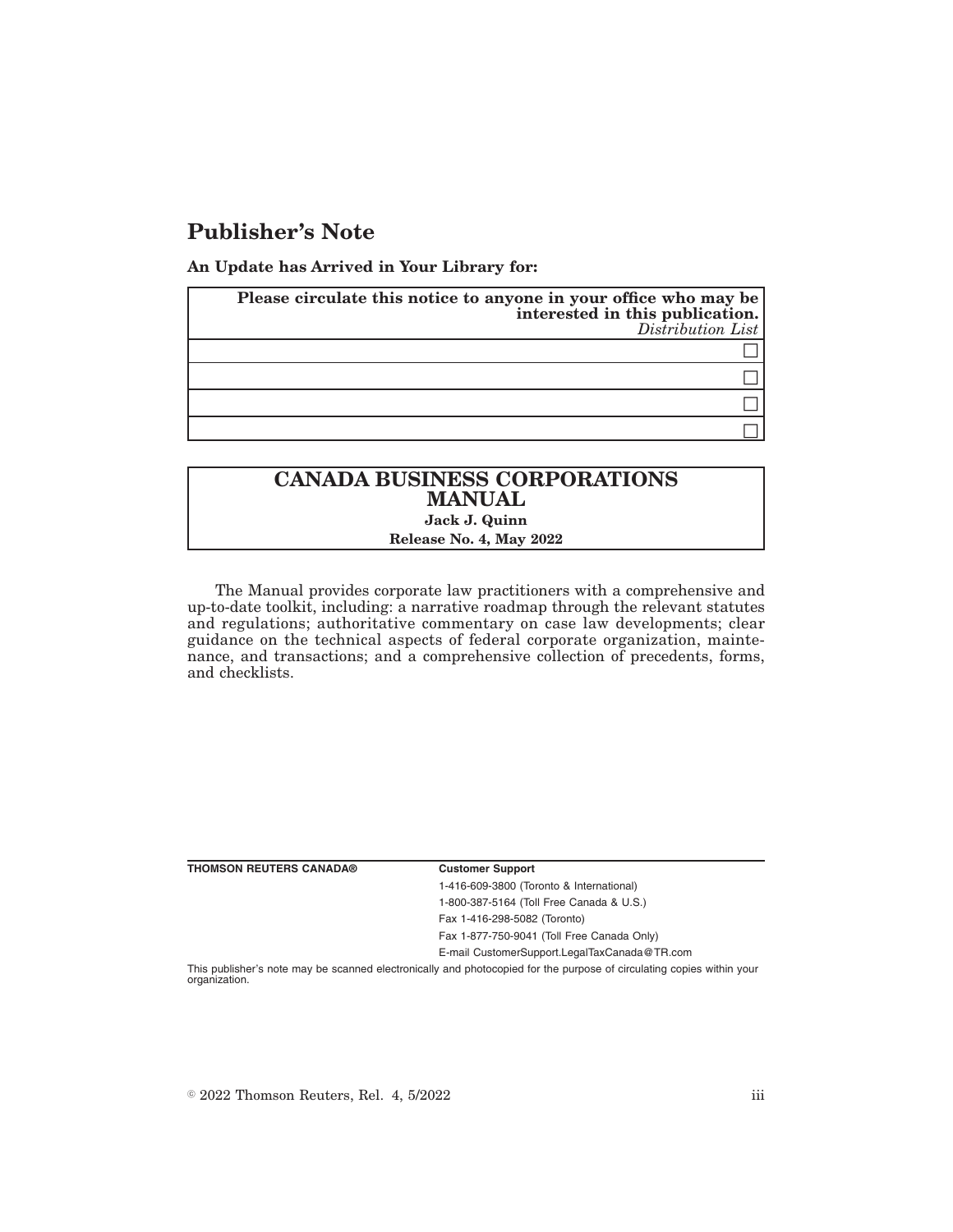This release features updates to Appendix 11A. Remedies Table — Breach of Fiduciary Duty by Directors and Officers in Chapter 11 (Directors — Officers). This release also features updates to Appendix § C:3 National Instrument 51- 102 (on or after January 1, 2011) — Continuous Disclosure Obligations in Appendix C. Selected National Instruments. This release also features updates to Appendix TC. Tables of Concordance, with updates to Appendix § TC:1 Bergen, Table of Concordance of Business Corporations Acts.

## **Highlights**

- E **Chapter 11 (Directors Officers) Appendix 11A. Remedies Table — Breach of Fiduciary Duty by Directors and Officers — Damages/Equitable Compensation —** Shortly before the hearing of the appeal, the appellants and the respondents other than Dr. Nakhuda reached a settlement. The appeal proceeded only on the parts of the order dismissing the claims against Dr. Nakhuda. The appellants asserted that the trial judge erred by failing to find Dr. Nakhuda breached his contractual duty of loyalty and fidelity owed as an employee of Genesis. They did not challenge the judge's conclusions that Dr. Nakhuda did not breach any fiduciary duties owed to Genesis. Justice Tysoe explained that just as the undisputed evidence supported the trial judge's finding that the Departing Physicians had breached the component of their fiduciary duties requiring them to act in good faith, the evidence established that Dr. Nakhuda breached the component of his duty of fidelity requiring him to act in good faith by doing the same thing as had the Departing Physicians. Dr. Nakhuda signed the five letters of employment with Genesis employees without informing Genesis. This was contrary to Genesis's business interests. While an employee of Genesis, Dr. Nakhuda acted contrary to its interests and thereby breached his duty of good faith. Justice Tysoe noted that the conclusion that Dr. Nakhuda breached the express and implied terms of his employment contract required the Court of Appeal to consider the amount of damages, if any, that should be awarded to Genesis. In Justice Tysoe's opinion, the Court of Appeal was not in a position in the absence of substantive submissions to deal with this matter. Rather than inviting substantive submissions, it was preferable in Justice Tysoe's view to remit them to the Supreme Court for resolution in a manner within the discretion of that Court. The appeal was allowed and the paragraphs in the order dismissing the action against Dr. Nakhuda and awarding him costs of the action against the appellants set aside: *Genesis Fertility Inc. v. Yuzpe*, 2021 CarswellBC 3506, 2021 BCCA 420 (B.C.C.A.).
- E **Chapter 11 (Directors Officers) Appendix 11A. Remedies Table — Breach of Fiduciary Duty by Directors and Officers — Accounting of Profits —** It was evident that the disgorgement order was imposed to serve a prophylactic purpose. In the circumstances, Justice Hourigan concluded that the trial judge was obliged to fashion a remedy that would have a deterrent impact. Justice Hourigan noted that the question that remained was whether, in fashioning a prophylactic disgorgement order, the court is required to order disgorgement of all ill-gotten gains or whether it can make an order that achieves its deterrent purposes but does not require full disgorgement. Justice Hourigan explained that there may well be circumstances where it would be ineq-